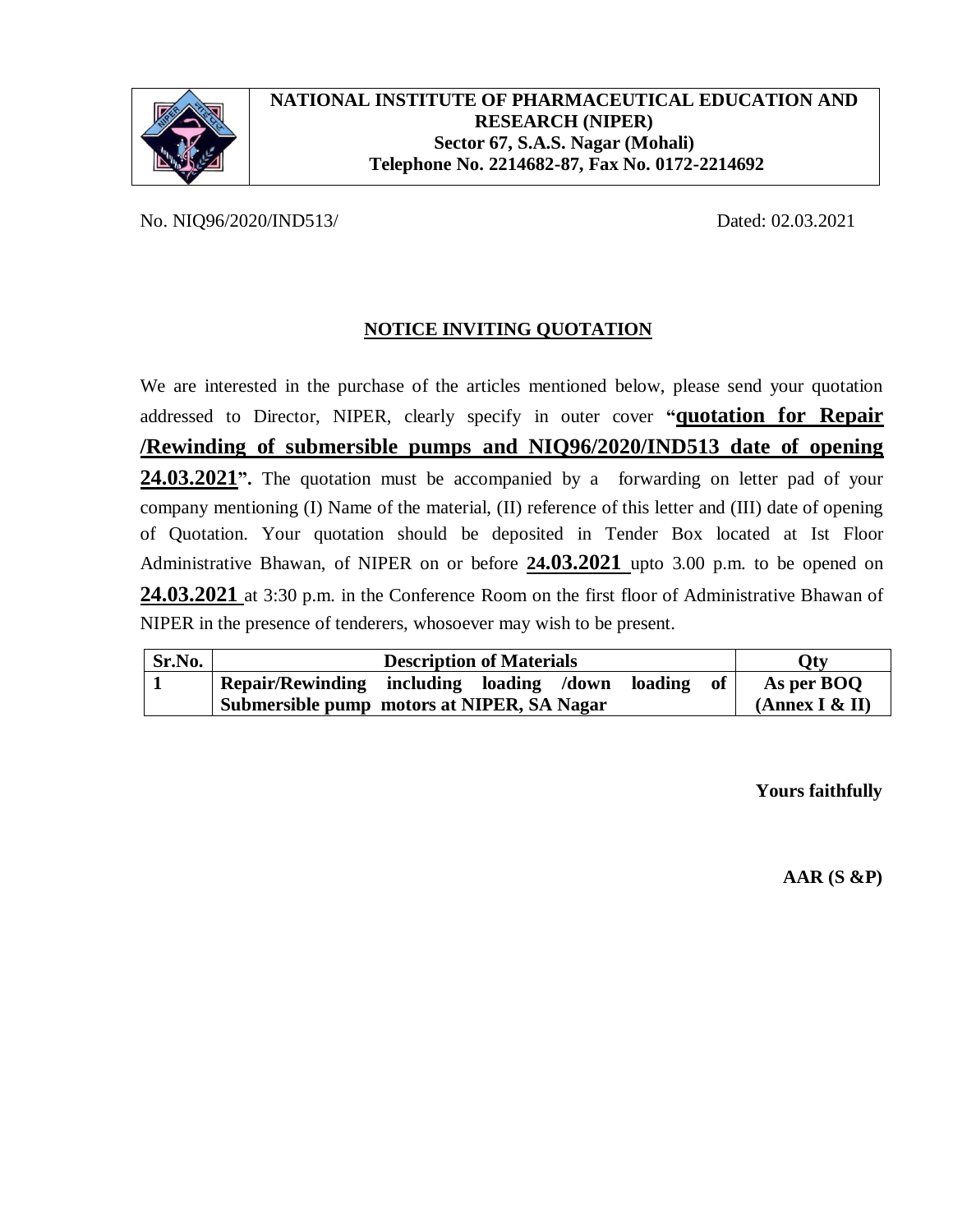## **Annexure - I**

**Rewinding / repair including loading /down loading of Submersible pump motors at NIPER , SAS Nagar** 

| S.             | <b>Work description</b>                                                                                                                                                                                                                                                                                                         | Qty   | Rate              | <b>Total Cost</b> |
|----------------|---------------------------------------------------------------------------------------------------------------------------------------------------------------------------------------------------------------------------------------------------------------------------------------------------------------------------------|-------|-------------------|-------------------|
| N <sub>0</sub> |                                                                                                                                                                                                                                                                                                                                 |       | (Rs)              | (Rs)              |
| $\mathbf{1}$   | <b>Rewinding of Submersible Motor cap 35</b><br>HP and pump cap 6 stage with<br>replacement of impeller, bush, plate etc as<br>required for smooth functioning including<br>testing at site .( carriage inclusive )                                                                                                             | 1 set |                   |                   |
| 2.             | Lifting and downloading of submersible<br>pump motor from the borewell using<br>Mechanical system as per site                                                                                                                                                                                                                   | 1 set |                   |                   |
| 3.             | Rewinding and repair of of Submersible<br>pump Motor cap 45 HP along with repair<br>of pump 7 stage with replacement of<br>impeller, bush plate etc as required for the<br>smooth functioning including testing to<br>give the required flow of water generated,<br>motor ampere value etc as per site.<br>(carriage inclusive) | 1 set |                   |                   |
|                |                                                                                                                                                                                                                                                                                                                                 |       | <b>Total</b>      |                   |
|                |                                                                                                                                                                                                                                                                                                                                 |       | GST @             |                   |
|                |                                                                                                                                                                                                                                                                                                                                 |       | Total (in<br>fig) |                   |
|                | <b>TOTAL</b> (in words)                                                                                                                                                                                                                                                                                                         |       |                   |                   |

## **Note:**

**Terms and conditions applicable as per Annexure II enclosed** 

Signature of Tenderer with stamp

Address : ----------------------------------------- ----------------------------------------

Mobile No: ---------------------------------------